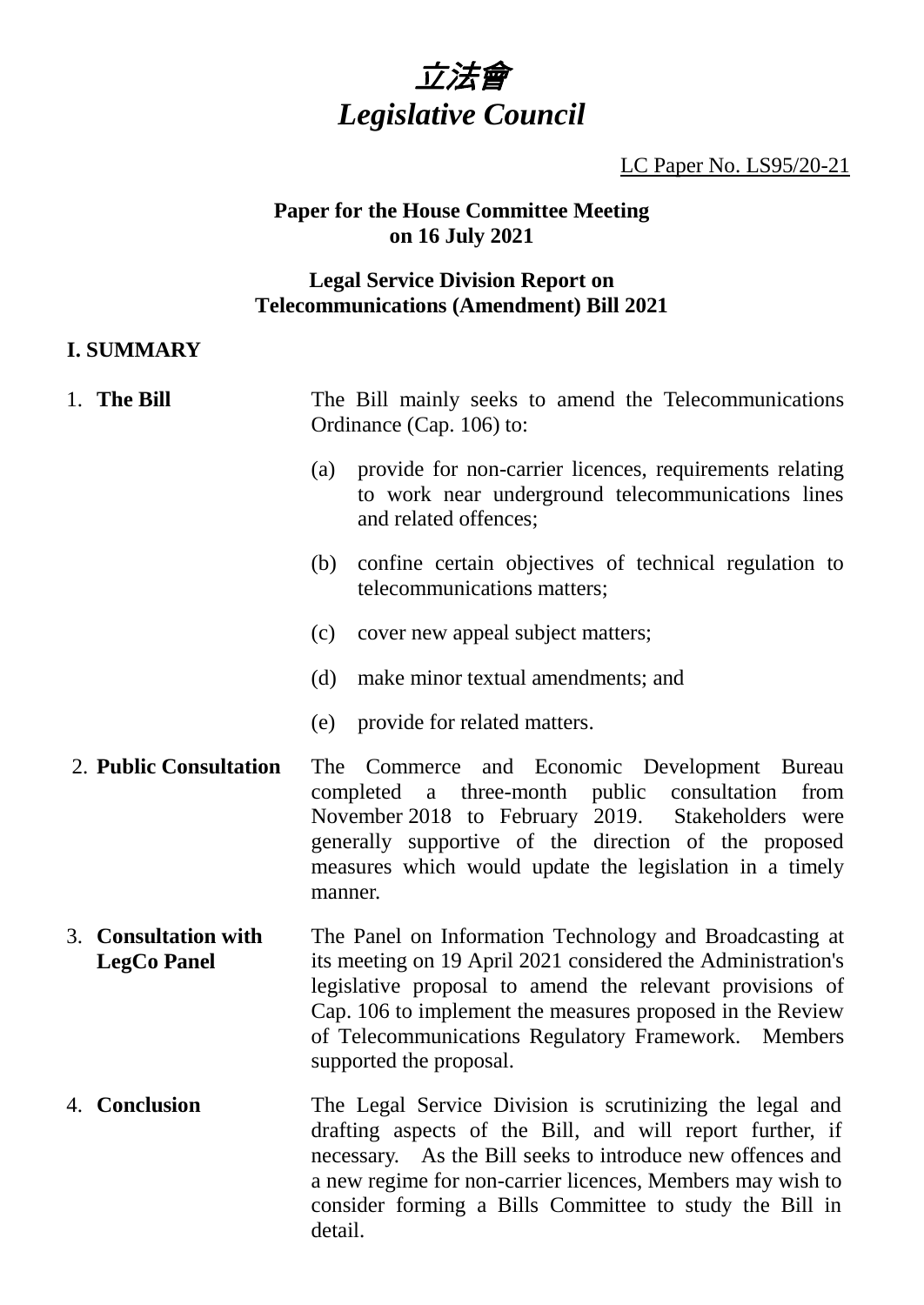# **II. REPORT**

The date of First Reading of the Bill is 14 July 2021. Members may refer to the Legislative Council ("LegCo") Brief (File Ref: CCIB/SD 605-10/1) issued by the Commerce and Economic Development Bureau ("CEDB") on 9 July 2021 for further details.

# **Object of the Bill**

2. The Bill mainly seeks to amend the Telecommunications Ordinance (Cap. 106) to:

- (a) provide for non-carrier licences, requirements relating to work near underground telecommunications lines ("UTLs") and related offences;
- (b) confine certain objectives of technical regulation to telecommunications matters;
- (c) cover new appeal subject matters;
- (d) make minor textual amendments; and
- (e) provide for related matters.

## **Background**

3. Cap. 106 mainly provides for the licensing and control of telecommunications, telecommunications services and telecommunications apparatus and equipment. In February 2019, CEDB completed the public consultation on the Review of Telecommunications Regulatory Framework ("Review") which has, among others, proposed the implementation of measures that would encourage the adoption of innovative services (such as the fifth-generation mobile communications ("5G") and Internet of Things  $("IoT")^1$  technologies) and promote trade facilitation. The Bill seeks, among others, to amend Cap. 106 to facilitate the development of 5G services and keep the regulatory framework in pace with the latest technological developments. Key proposed amendments are summarized in the ensuing paragraphs.

<sup>1</sup> IoT is the network of physical objects that are embedded with sensors, software, and other technologies for the purpose of connecting and exchanging data with other devices and systems over the internet: see <https://www.oracle.com/hk/internet-of-things/what-is-iot/> accessed on 10 July 2021.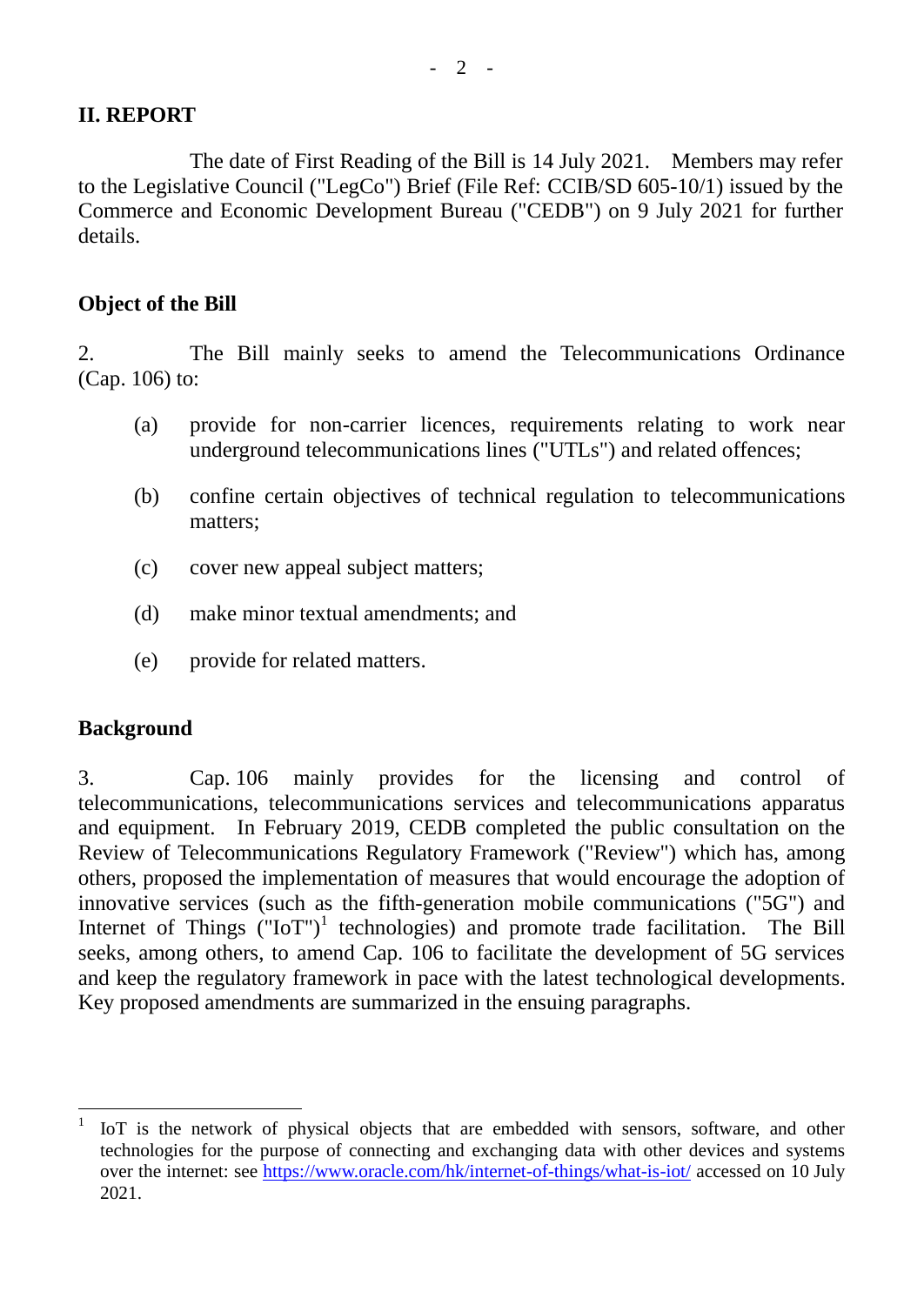# **Provisions of the Bill**

## Simplifying the issuance of non-carrier licences

4. According to section 2 of Cap. 106, a "carrier-licence" is, in gist, a licence issued for the establishment or maintenance of a telecommunications network for carrying communications to or from the public between certain locations within Hong Kong or between Hong Kong and places outside Hong Kong. Further, Schedule 1 to Cap. 106 specifies the licences which do not fall within the meaning of a carrier licence. Under section 7(4) of Cap. 106, the Schedule may be amended by order published in the Gazette made by the Secretary of a policy bureau in the Government Secretariat appointed by the Chief Executive for the purposes of the administration of Cap. 106  $(\overrightarrow{S}$  Secretary")<sup>2</sup>, and the order is a piece of subsidiary legislation subject to negative vetting by LegCo.

5. Clause 4 of the Bill seeks to amend Cap. 106 by, among others, empowering the Secretary to specify, by notice published in the Gazette (which would not be subsidiary legislation), any "non-carrier licence". Such licence is proposed to be defined to mean, in essence, a licence issued for the establishment or maintenance of a telecommunications network or system for carrying communications between locations within Hong Kong to provide a telecommunications service that is more restrictive in terms of geographical coverage, scope, scale or customer base of the service than one authorized to be provided under a carrier licence. According to paragraph 10 of the LegCo Brief, the proposed arrangement aims to facilitate the implementation and application of innovative telecommunications services in the 5G era.

## Protection of underground telecommunications structure

6. Clause 5 of the Bill seeks to add the proposed section 18A to Cap. 106 to prescribe, among others, the requirements for carrying out work near UTLs. In gist, a person would be required, before carrying out any work below ground level near a UTL:

- (a) to take all reasonable steps to ascertain whether any UTL exists within or near the work site (and if so, the alignment and depth of the UTL); and
- (b) to ensure that all reasonable measures are taken to prevent any (i) damage to the UTL and (ii) interruption to a telecommunications service arising from the work. A person would be considered as having taken all reasonable steps/measures if the person shows that the person complied with the relevant operative guidelines issued by the Communications Authority ("CA") under section 6D of Cap. 106.
- 7. Under the proposed section 22A of Cap. 106 sought to be added by clause 6

 $\overline{a}$ 2 The Secretary for Commerce and Economic Development has been appointed for such purposes.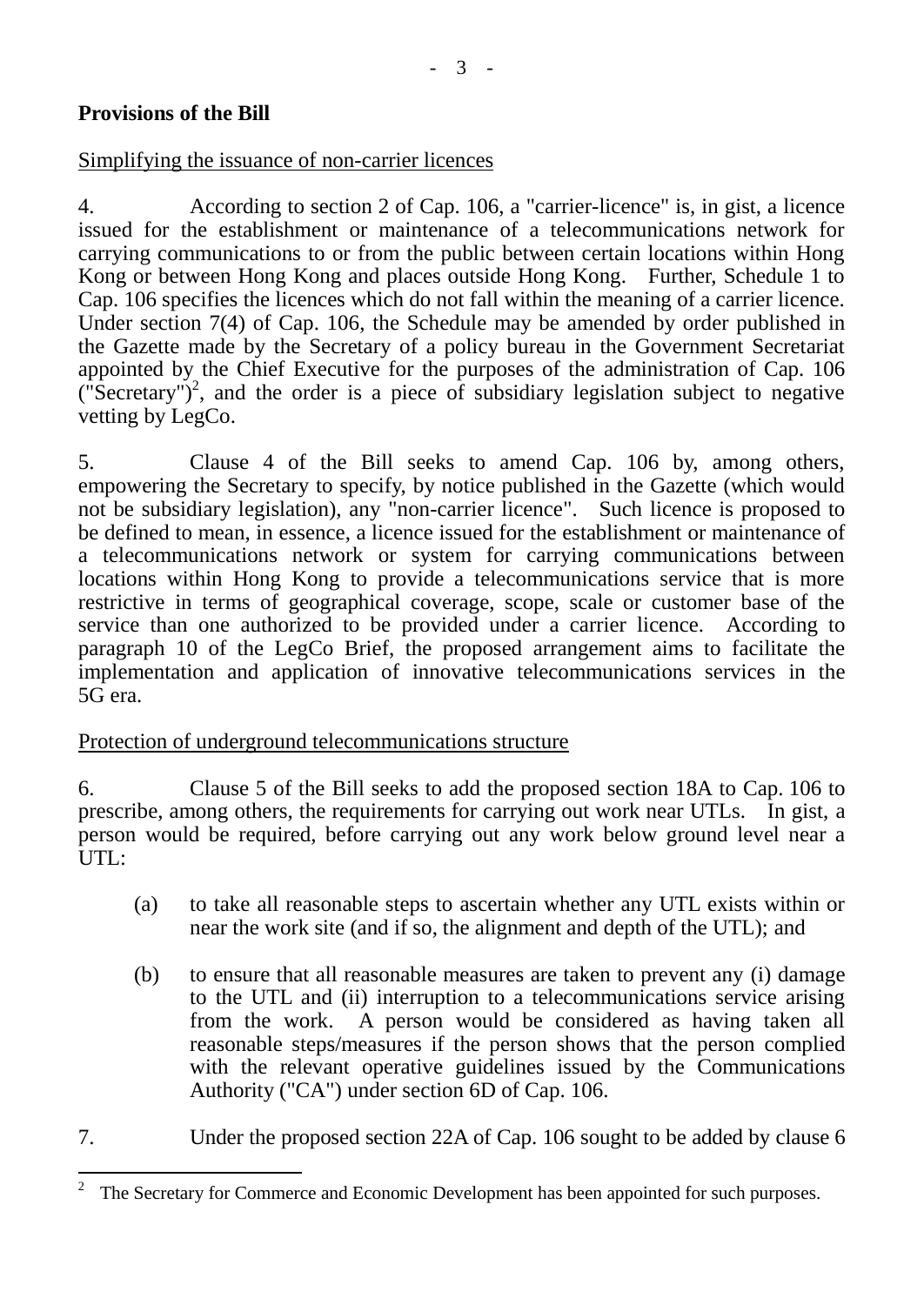of the Bill, a person who contravenes any of the requirements mentioned in paragraph 6 above would commit an offence and be liable, upon conviction, to:

- (a) a fine at level 4 (\$25,000) and imprisonment for 6 months for contravening paragraph 6(a) or (b) above; and
- (b) a fine of \$200,000 and imprisonment for 12 months if the contravention of paragraph 6(b) above results in an interruption to a telecommunications service, and a further fine of \$10,000 for every day during which the contravention continues.

# Regulation of telecommunications functions of telecommunications equipment and devices

8. At present, section 32D of Cap. 106 empowers CA to prescribe, among others, standards and specifications of telecommunications networks in pursuit of certain objectives. Clause 8 of the Bill seeks to amend section 32D by specifying, among others, that one such objective would be to ensure that equipment complies with international or recognized industrial standards "in respect of telecommunications functions". According to paragraph 5 of the LegCo Brief, by requiring CA to focus on regulating the telecommunications functions of equipment and devices and leaving other functions of such equipment and devices (e.g. electrical and other safety specifications and standards) to be regulated by other legislation, the arrangement would ensure a clearer division of work among government departments in regulating smart devices and products so as to cope with the needs of the latest development in the telecommunications industry.

## Amendment to the appeal mechanism under Cap. 106

9. At present, section 32N of Cap. 106 provides, among others, for the matters that are appealable to the Telecommunications (Competition Provisions) Appeal Board ("Appeal Board"). These matters concern, among others, CA's decision relating to exploitative conduct prescribed under section 7Q of Cap. 106, such as whether a licensee is in a dominant position. Clause 12 of the Bill seeks to expand the Appeal Board's jurisdiction by adding a new list of subject matters (for example, CA's decision to revoke a certificate of competency issued to certify that a person is competent to operate a particular class of apparatus for radiocommunications) which would be appealable to the Appeal Board. Further, clause 11 of the Bill seeks to rename the Appeal Board as "Telecommunications Appeal Board" in the light of the proposed expansion of its jurisdiction.

## Transitional and consequential amendments

10. With regard to the matters discussed in paragraph 9 above, clauses 16 and 17 of the Bill seek to make transitional and savings arrangements, and a consequential amendment to the Communications Authority Ordinance (Cap. 616) respectively.